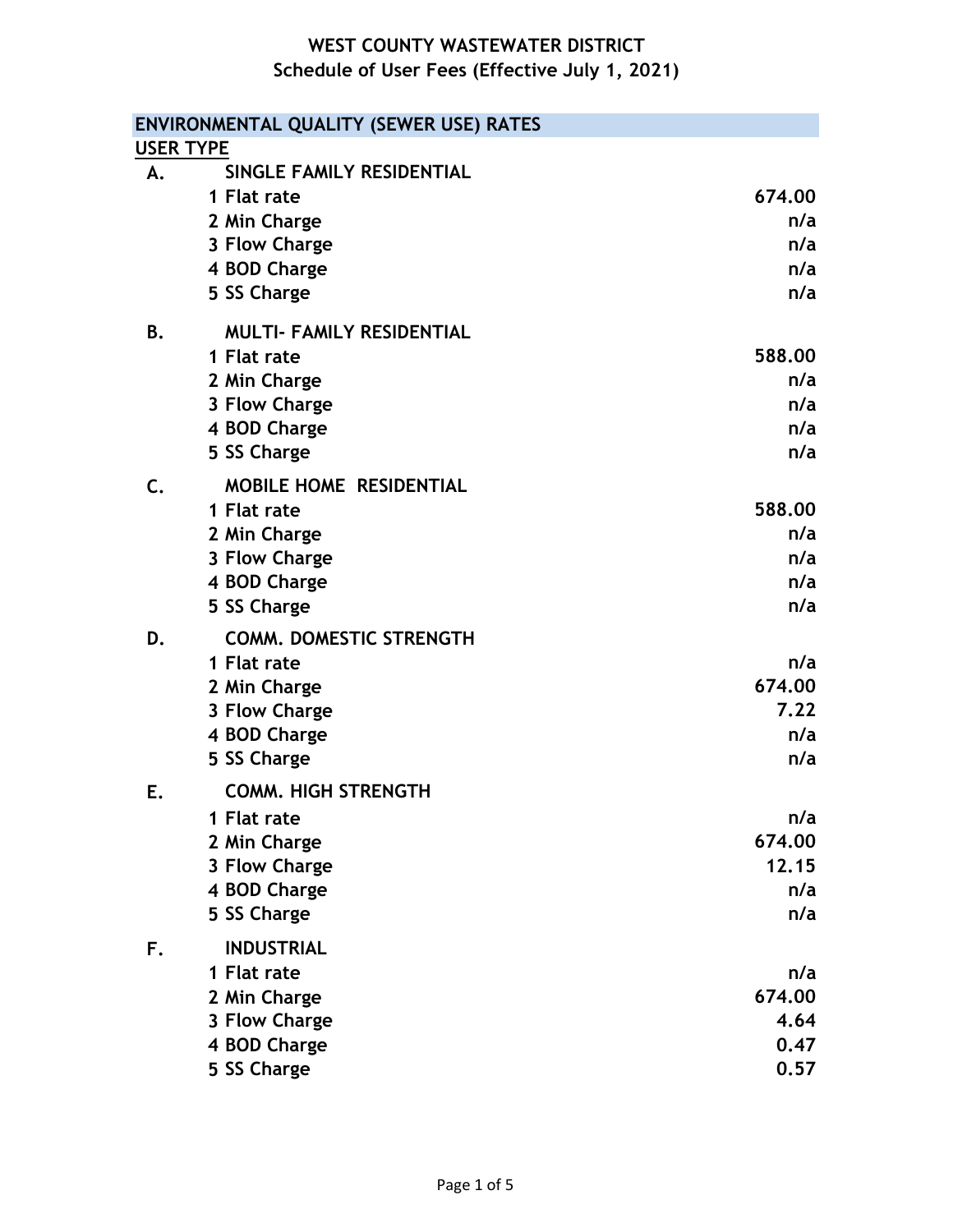|                  | <b>ANNEXATION FEES</b>                                                                       |                                                        |                    |  |
|------------------|----------------------------------------------------------------------------------------------|--------------------------------------------------------|--------------------|--|
|                  | <b>Annexation Fees</b>                                                                       | (per parcel)                                           | 2,691.00           |  |
|                  |                                                                                              | PLAN APPROVAL AND SEWER PERMITS- BUILDING CONSTRUCTION |                    |  |
| <b>USER TYPE</b> |                                                                                              |                                                        |                    |  |
| А.               | <b>SINGLE FAMILY</b><br>1 Plan Approval<br>2 Permit                                          | (per building)                                         | 205,00<br>410.00   |  |
| Β.               | MULTIPLE FAMILY DWELLINGS, TRAILER COURTS,<br><b>GUEST DWELLINGS OR CONDOMINIUMS</b>         |                                                        |                    |  |
|                  | 1 Plan Approval<br>2 Permit                                                                  | (per building)<br>(per building Sewer)                 | 238.00<br>443.00   |  |
| $\mathsf{C}$ .   | <b>SCHOOL BUILDINGS OR CHURCHES</b><br>1 Plan Approval                                       |                                                        | 238.00             |  |
|                  | 2 Permit                                                                                     |                                                        | 443.00             |  |
| D.               | <b>COMMERCIAL</b><br><b>INSTALLATIONS</b><br>1 Plan Approval                                 |                                                        | 1,067.00           |  |
|                  | 2 Permit                                                                                     |                                                        | 683.00             |  |
| E.<br>1          | <b>INDUSTRIAL INSTALLATIONS</b><br><b>Contributing Domestic Flow Only</b><br>a Plan Approval |                                                        | 827,00             |  |
|                  | <b>b</b> Permit                                                                              |                                                        | 344,00             |  |
| $\mathbf{2}$     | Contributing Industrial Waste (Ordinance 1-12-71A, Sec. 5)                                   |                                                        |                    |  |
|                  | a Plan Approval<br><b>b</b> Permit                                                           |                                                        | 758.00<br>3,042.00 |  |
| F.               | <b>MISCELLANEOUS INSTALLATIONS</b>                                                           |                                                        |                    |  |
|                  | 1 Plan Approval<br>2 Permit                                                                  |                                                        | 103.00<br>435.00   |  |
| G.               |                                                                                              | MINOR REPAIRS, ALTERATIONS AND DEMOLITION              |                    |  |
|                  | 1 Plan Approval<br>2 Permit                                                                  |                                                        | 170.00<br>307.00   |  |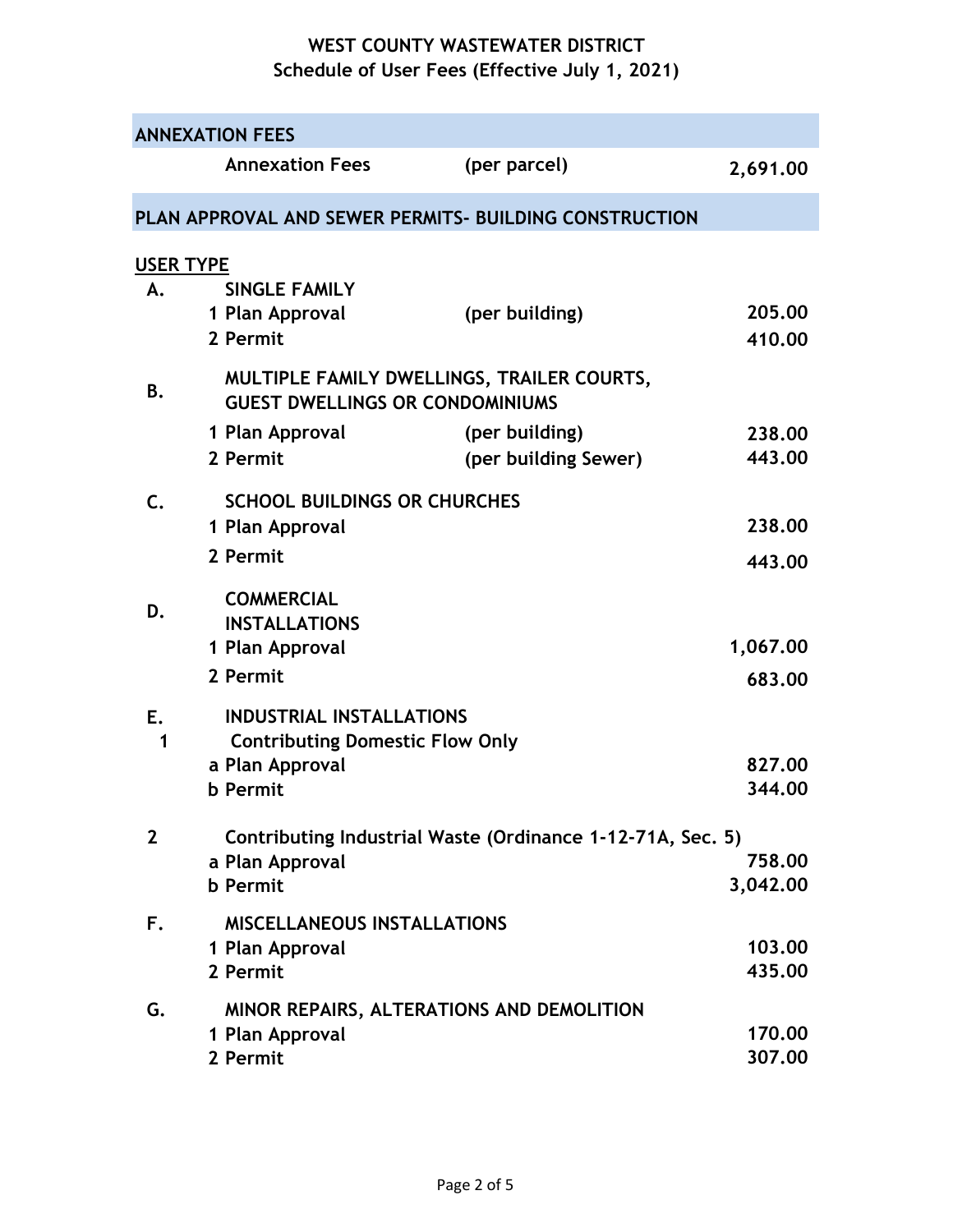| <b>TENTATIVE MAP REVIEW</b>                                                |                      |
|----------------------------------------------------------------------------|----------------------|
| <b>Number of Proposed Lots in Subdivision</b>                              |                      |
| 20 lots and Under<br>$\mathbf 1$                                           | 3,726.00             |
| $21 + lots$<br>$\mathbf{2}$                                                | 4,002.00             |
| SEWER MAIN CONSTRUCTION PERMIT FEES                                        |                      |
| 1 Permit - District                                                        |                      |
| Maintained (per 1,500 l.f.<br>or fraction thereof)                         | 11,930.00            |
| 2 Permit - Privately<br>Maintained (per 1,000 l.f.<br>or fraction thereof) | 7,470.00             |
| 3 Per Manhole (applies to all                                              | 344.00               |
| SME projects)                                                              |                      |
| <b>CONNECTION FEE</b>                                                      |                      |
| <b>USER TYPE</b>                                                           |                      |
| 1 Single Family                                                            | 10,244.00            |
| 2 Multi Family                                                             | 7,350.00             |
| 3 Commercial Domestic Strength                                             | Varies by            |
|                                                                            | service unit         |
| 4 Commercial Non-Domestic Strength                                         | Varies by            |
|                                                                            | service unit         |
| <b>FLOW ZONE CHARGE</b>                                                    |                      |
| Zone                                                                       |                      |
| 1                                                                          | 463.00               |
| $\mathbf{2}$<br>$\overline{\mathbf{3}}$                                    | 1,148.00             |
| 4A                                                                         | 1,610.00<br>1,610.00 |
| 4B                                                                         | 1,384.00             |
| 5                                                                          | 3,681.00             |
| 6                                                                          | 463.00               |
| $7 - 13$                                                                   |                      |
| 14                                                                         | 1,148.00             |
| 15                                                                         | 920.00               |
| 16                                                                         | 463.00               |
| 17                                                                         | 1,384.00             |
| <b>18A</b>                                                                 | 463.00               |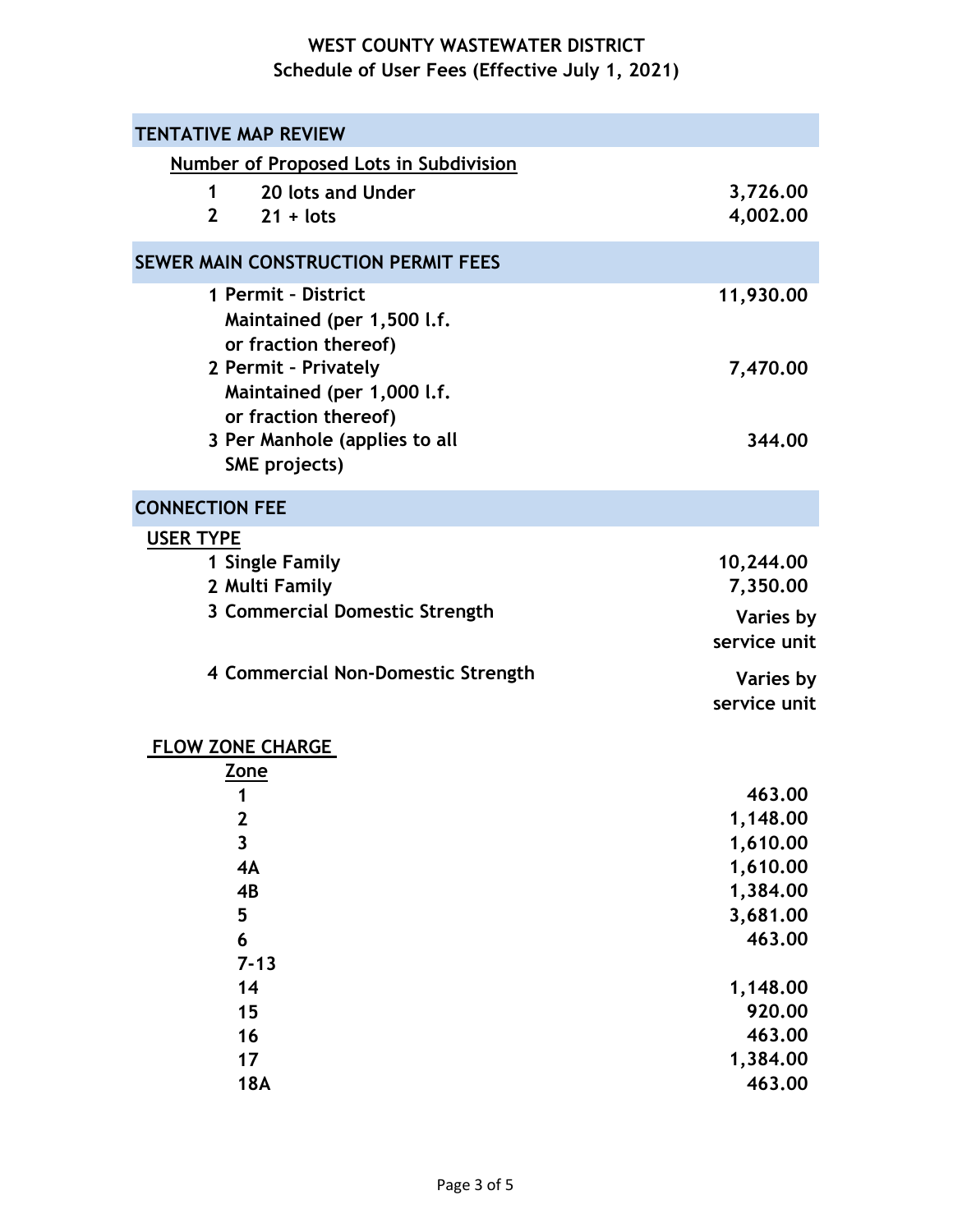| <b>18B</b>                                        | 3,681.00 |
|---------------------------------------------------|----------|
| <b>DENSITY CHARGES</b>                            |          |
| <b>Dwelling Units/Acre</b>                        |          |
| $1 - 12$                                          |          |
| $13 - 20$                                         | 128,00   |
| $21 - 30$                                         | 257.00   |
| $31 - 40$                                         | 385.00   |
| 41-50                                             | 514.00   |
| $51 - 60$                                         | 643.00   |
| 61-70                                             | 771.00   |
| $71 - 80$                                         | 900.00   |
| 81-90                                             | 1,030.00 |
| $91 - 100$                                        | 1,158.00 |
| $101+$                                            | 1,287.00 |
| <b>ENVIRONMENTAL COMPLIANCE INSPECTIONS</b>       |          |
| <b>Business Type</b>                              |          |
| <b>Food Service Establishment Inspection</b><br>1 | 328.00   |

| 1 Food Service Establishment Inspection  | 328.00   |
|------------------------------------------|----------|
| 2 Dental Facility Inspection             | 328.00   |
| 3 Permitted Industrial User - Inspection | 649.00   |
| 4 Permitted Industrial User - Sampling   | 1,307.00 |
| 5 Auto Service Facility Sampling         | 485.00   |

**The fee for construction re-inspection, non-compliance re-inspection or sampling shall be at the appropriate fee category listed above.** 

| <b>TEMPORARY DISCHARGE PERMIT</b>                                            |          |
|------------------------------------------------------------------------------|----------|
| <b>Temporary Discharge Permit</b>                                            | 568.00   |
| <b>OTHER FEES</b>                                                            |          |
| 1 Dishonored Check Fee                                                       | 10.00    |
| 2 Collection Fee                                                             | See Note |
| Note: The Collection Fee is the District's actual cost to collect delinguent |          |

**charges. The fee may include collection agency fees, applicable County charges, legal fees, and court costs.**